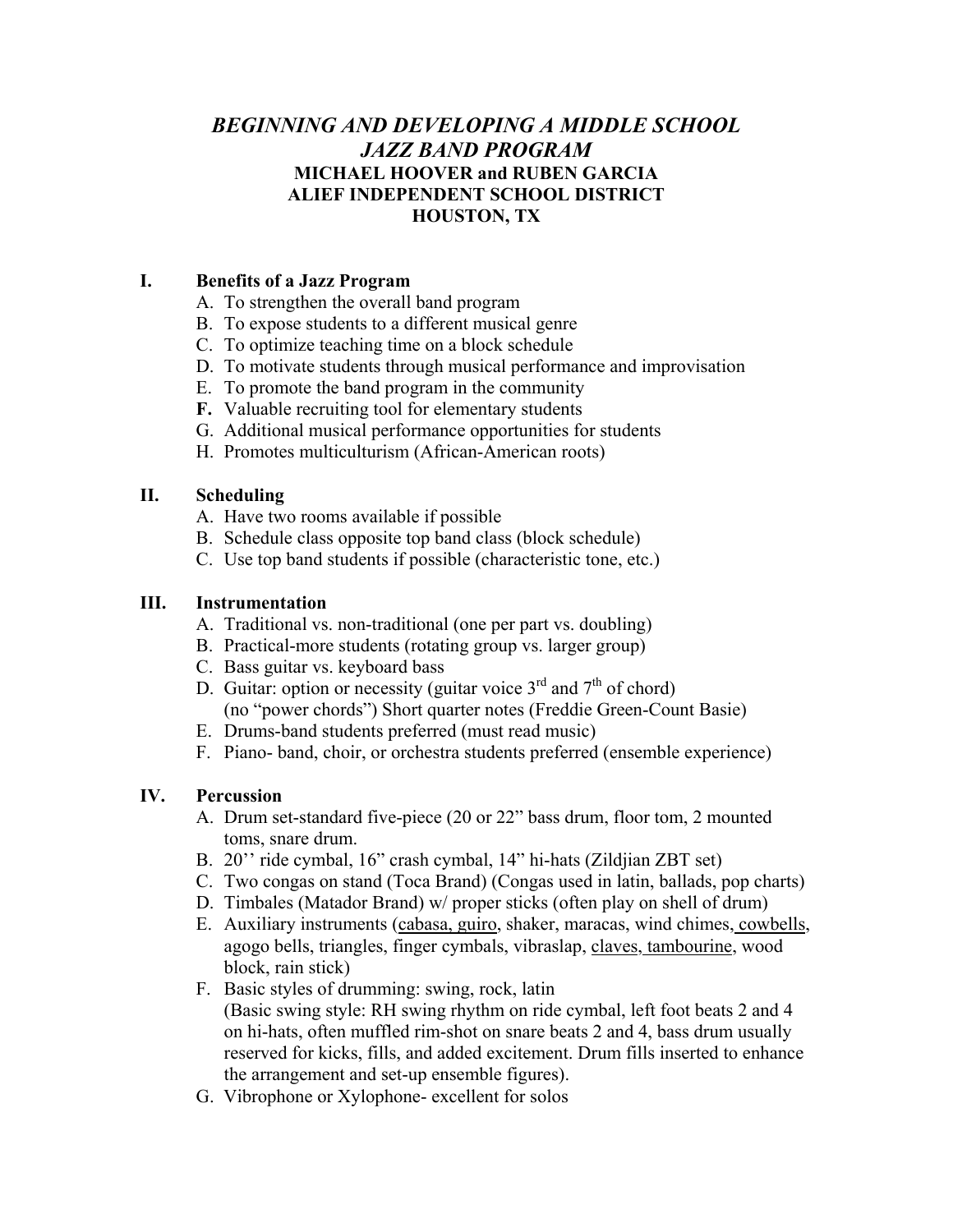## **V. Ensemble set-up**

## **VI. Equipment**

- A. PA System (6-8 channel powered mixer with low and high Z inputs) (purchase through grant if possible!) (minimum-use amp and microphone)
- B. 6-8 mics (w/ on-off switches), mic stands, boom arms. (1-2 mics for sax solos, 1 trombone, 1 trumpet, 1 front mic, 1 piano, 1 vibes or announcer mic)
- C. Keyboard and amplifier (always have spare cables and extension cords!)
- D. Flugelhorn (with correct mouthpiece)
- E. Bass trombone and soprano saxophone (optional)
- F. Mouthpieces
	- 1. Brass-standard
	- 2. Saxophone:

**Alto**: Otto Link 6 ½ or 7, Meyer AS7M, Beechler 5 Med (less expensive), Runyan 8 **Tenor**: Otto Link 6 ½ or 7, Otto Link Metal 5 or 6, Meyer TS4 Med, Beechler, Dukoff Metal, Runyan 8 **Baritone**: Otto Link 7, Berg Larson (rubber), Meyer 7, Runyan 4 or 5

# **VII. Uniforms**

- A. Vests or dress shirts/ties with dress slacks
- B. Tuxedo shirt, bow tie, cummerbund, black slacks
- C. Full tuxedo
- D. Informal (band t-shirt, jeans or khaki trousers)

# **VIII. Festivals**

- A. Pick variety of selections: swing, ballad, latin, funk, feature, etc.
- B. Feature variety of soloists
- C. Judges do not have conductors scores (modify charts to fit ensemble)
- D. Opportunity to listen to other groups perform
- E. Choose festivals appropriate to your ensemble
- F. Conducting- consider pros and cons: *How mature is your group?*

# **IX. Clinicians**

- A. Local colleges and universities, other high school directors, etc.
- B. Specialty areas: rhythm section, improvisation, latin percussion, etc.

# **X. Improvisation**

- A. Pentatonic scale (scale degrees 1,2,3,5, and 6)
- B. Basic blues scales/12 bar blues (Instant Warm-ups, etc.)
- C. Listen to recordings of prominent jazz musicians!!!
- D. Method Books (great for teaching style, phrasing, improv, history) "Standard of Excellence", "Essential Elements for Jazz Ensemble" by Mike Steinel (Hal Leonard), Jamey Aebersold Play-Along Recordings and Books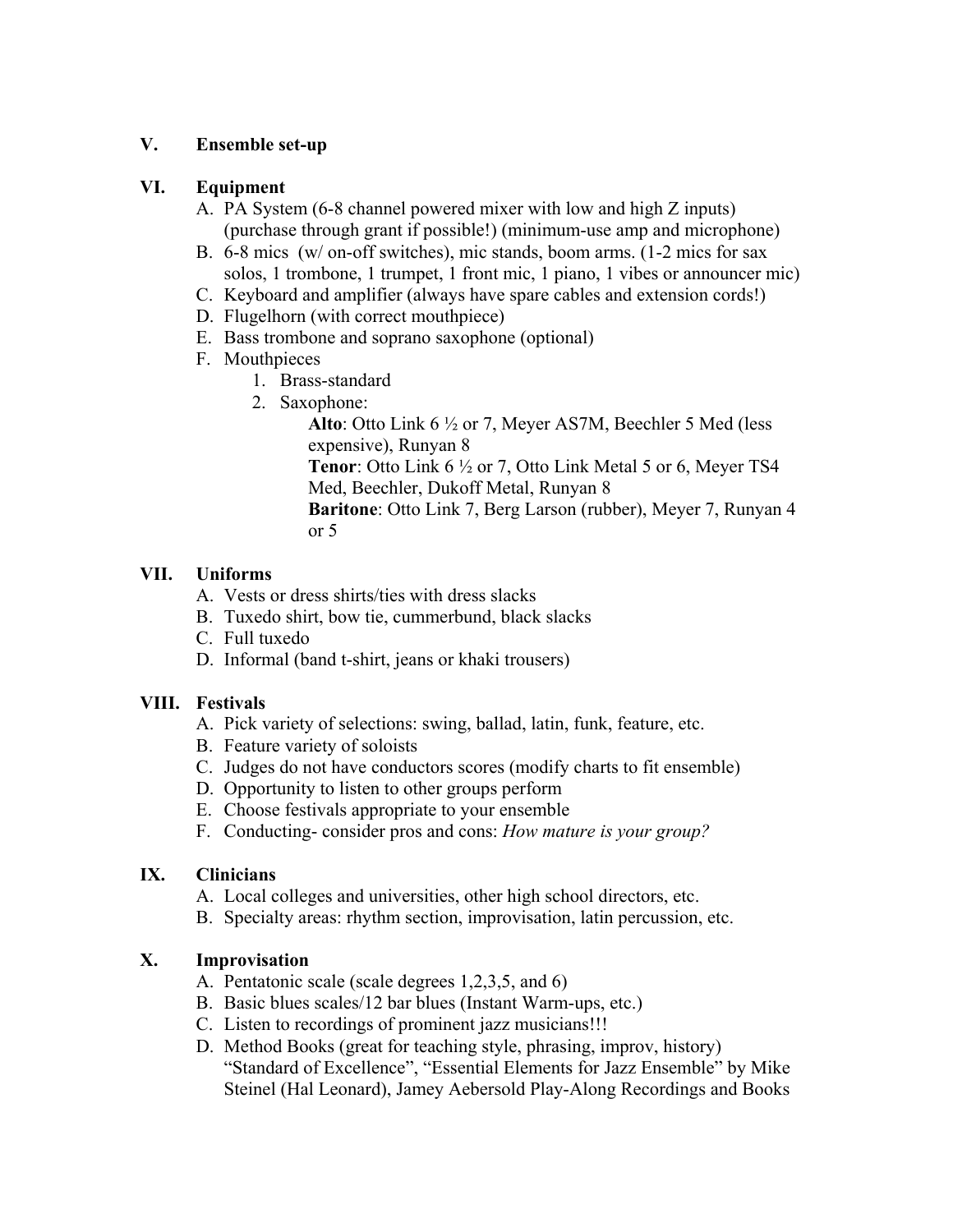# **XI. Piano Comping**

- A. "Charleston" rhythm for swing style (also lots of upbeats and accents)
- B. More repetitive comping patterns for funk, rock, and Latin (emphasis is more on the groove of the rhythm)
- C. Voicings: Build 3-4 note chords, raise the root one step to produce  $9<sup>th</sup>$  for more "sophisticated" sound, can also add the  $6<sup>th</sup>$  (aka the 13<sup>th</sup>), and learn inversions! (The Chord Voicing Handbook-Matt Harris/Jeff Jarvis-Kendor Publ.)

# **XII. Repertoire**

 Can't Help Falling In Love…arr. John Berry On Broadway…arr. Jerry Nowak Mack the Knife…arr. Jerry Nowak In The Mood…arr. Michael Sweeny 'round Midnight…(trumpet feature) Higgins and Taylor Mona Lisa…arr. Frank Comstock God Bless The Child…arr. J. Berry Stand By Me…arr. J. Berry Tuxedo Junction…arr. Sweeny My Funny Valentine…arr. Sweeny Satin Doll…arr. Edmondson Caravan…arr. Sweeny It Don't Mean a Thing…arr. Sweeny Frosty the Snowman…arr. Sweeny Rockin' Around The Christmas Tree…arr. Comstock Have Yourself A Merry Little Christmas…arr. Comstock Mercy Mercy Mercy…arr. Edmondson Louie Louie…arr. Sweeny I Heard It Through The Grapevine…arr. Peter Blair My Girl…arr. Nowak Sing Sing Sing…arr. Cook Chatanooga Choo Choo…arr. M. Story Boogie Woogie Bugle Boy…arr. Sweeny Since I Fell For You…arr. Dave Wolpe Funky Town…arr. R. Holmes Greased Lightnin'…arr. Nowak Mellow Yellow…arr. Nowak My Heart Will Go On…arr. Nowak Take Five…arr. M. Lewis Can't Help Lovin' Dat Man…arr. Paul Murtha Mambo # 5…arr. Lou Bega El Gato Gordo…arr. Roy Phillipe Hot Java Jump…arr. Larry Neeck The Girl From Ipanema…arr. Berry Over The Rainbow…arr. Cook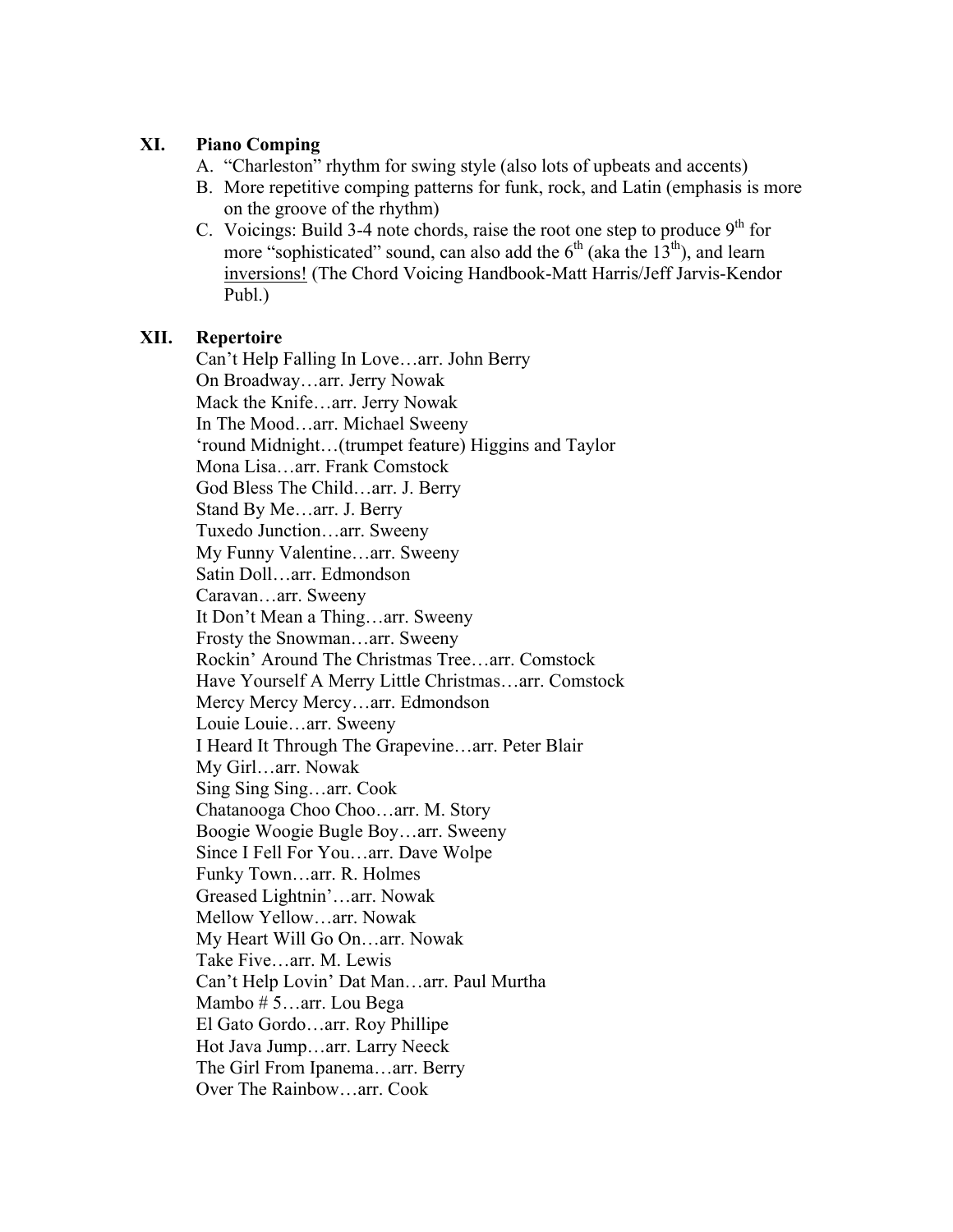Smoke Gets In Your Eyes…arr. Taylor On Green Dolphin Street…arr. Victor Lopez Would I Lie To You…arr. Holmes In The Stone…arr. Victor Lopez As I Look At You…arr. Les Aldrich Evil Ways…arr. Ralph Ford Get Happy…arr. Koehler/Ford Misty…arr. Mike Lewis Bahama Cruisin'…arr. Mark Taylor Just The Way You Are…arr. Roger Holmes All The Way…arr. Mike Lewis Jeepers Creepers…arr. V. Lopez Seasons Of Love…arr. Peter Blair Blue Rondo a la Turk…arr. Calvin Custer Canadian Blues…Paul Louthe My One True Friend…arr. Mike Lewis Just Got The Blues…Joe Pappas Boppin' Around…Mike Steinel Palm Coast Romp…Craig Alberty Beyond The Sea…Roger Humes Maybe Today…Paul Clark Two Bits…Les Taylor Azule…Mike Steinel Caliente…Roy Phillipe Mambo Hot…Victor Lopez A Night In Tunisia…Arr. R. Ford Secret Agent Man…arr. M. Story A Salute To Glenn Miller…arr. J. Hest In Walked Bud…

#### **Books**

Standard of Excellence-Dean Sorenson and Bruce Pearson Essential Elements For Jazz Ensemble-Mike Steinel Discovery Jazz Collection-Hal Leonard Publications Easy Jazz Classics-Hal Leonard Publ.

#### **Warm-ups**

Instant Warm-Ups…Michael Sweeny (Hal Leonard) Automatic Chromatic Lots Of Fun Warmin' Up Blues…Andy Clark (Barnhouse)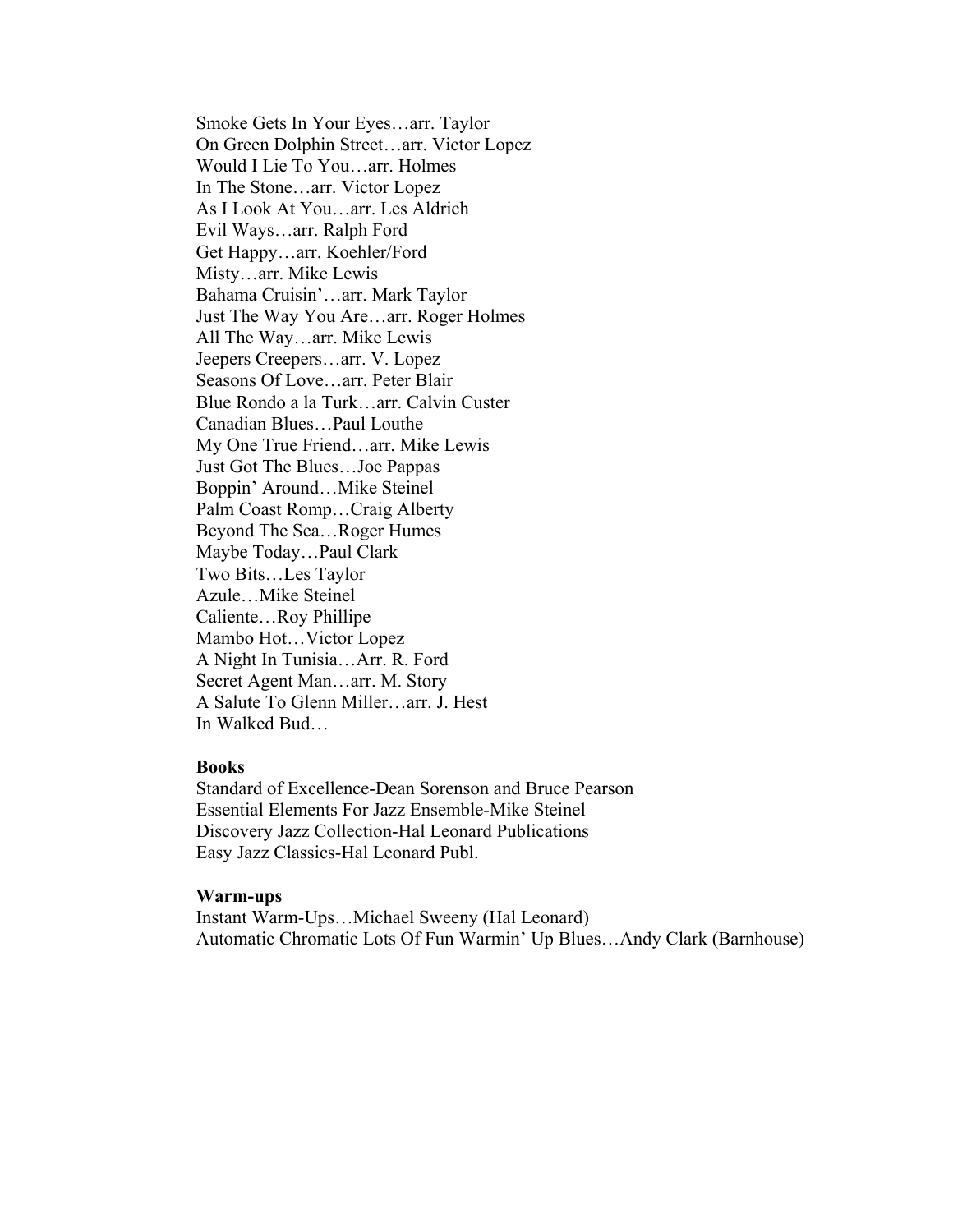#### **Director Resources**

Jazz For Dummies-Dirk Sutro (IDG Books) The Jazz Ensemble Director's Manual-Richard Lawn (Barnhouse) The Jazz Educators Handbook-Jeff Jarvis and Doug Beach (Kendor Music) Jazz Pedagogy-Richard Dunscombe and Willie Hill (Wingert-Jones) The Complete Idiot's Guide to Jazz-Alan Axelrod (Alpha Books) *(pg 295- top 25 CD's to start your jazz collection! Excellent starting point!!!)*

**Poster "**Highlights of Jazz" available from *Music in Motion* (good visual classroom resource for teaching jazz history)

**Websites** (constantly evolving-use search engine) jazzcentralstation.com allaboutjazz.com artistdirect.com (great samples of jazz recordings and artists) www.lib.washington.edu/music/jazz.htm (great links)

### **Big Bands**

 Woody Herman and the Thundering Herd Buddy Rich Big Band Bob Mentzer Big Band Count Basie Jazz Band Charles Mingus Big Band Toshiko Akiyoshi Jazz Orchestra Stan Kenton Band Mel Lewis and Thad Jones Jazz Orchestra Don Menza Big Band Louie Bellson Big Band Maynard Ferguson Jazz Band Sammy Nestico Big Band Airmen of Note University of North Texas Lab Bands Glenn Miller Orchestra Bill Watrous Big Band Dominic Spera Big Band Duke Ellington Jazz Orchestra

### **PROMINENT JAZZ ARTISTS**

#### **ALTO SAX**

Charlie Parker, Ornette Coleman, Cannonball Adderly, Sonny Stitt, Phil Woods, Paul Desmond, Art Pepper, Lee Konitz, Bennie Carter, Johnny Hodges

### **TENOR SAX**

John Coltrane, Sonny Rollins, Joe Lovano, Stanley Turrentine, Dexter Gordon, Coleman Hawkins, Lester Young, Stan Getz